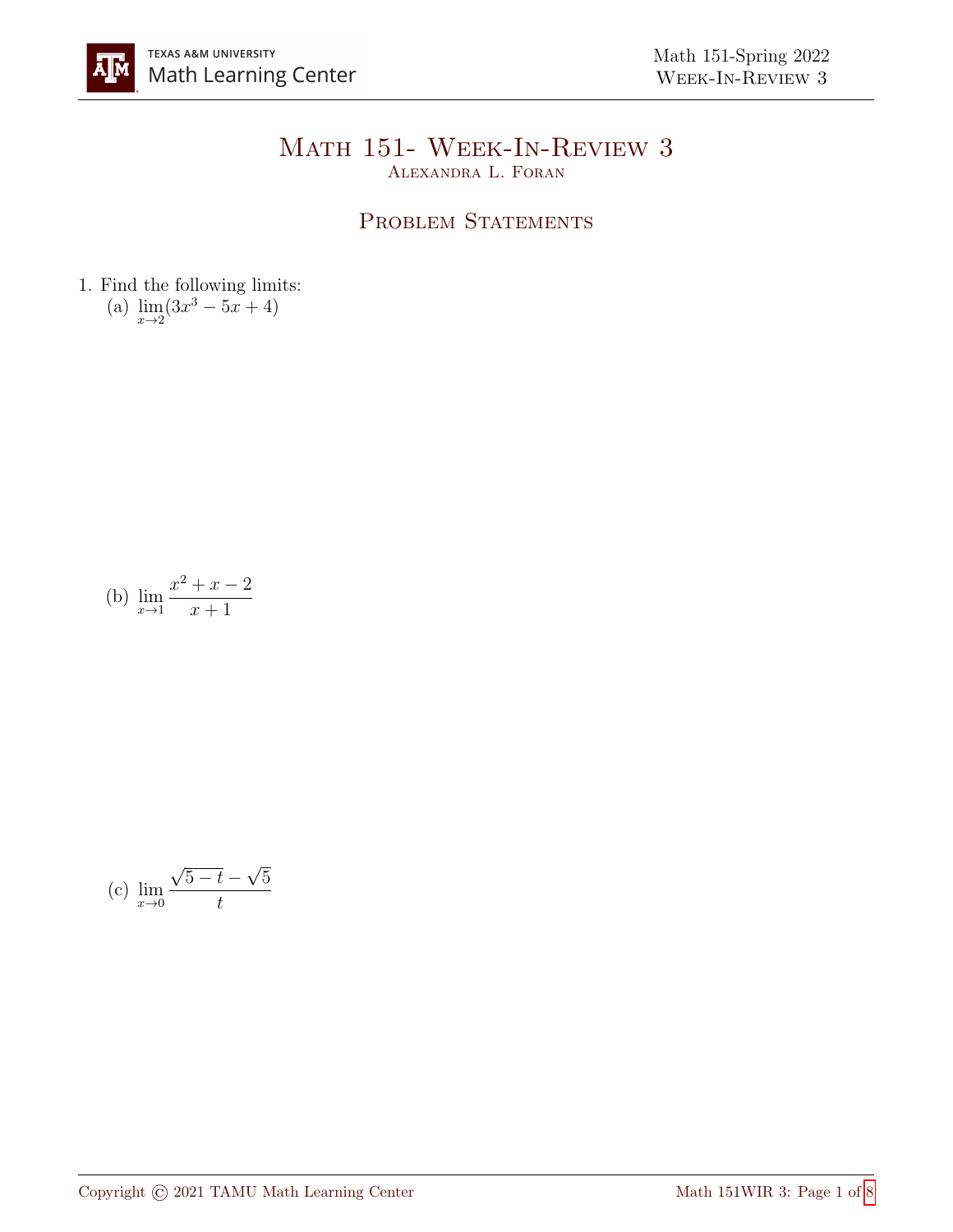

(d) 
$$
\lim_{x \to 3^+} \frac{|3 - x|}{x - 3}
$$

(e) 
$$
\lim_{x \to 3^{-}} \frac{|3-x|}{x-3}
$$

(f) 
$$
\lim_{x \to 3} \frac{|3 - x|}{x - 3}
$$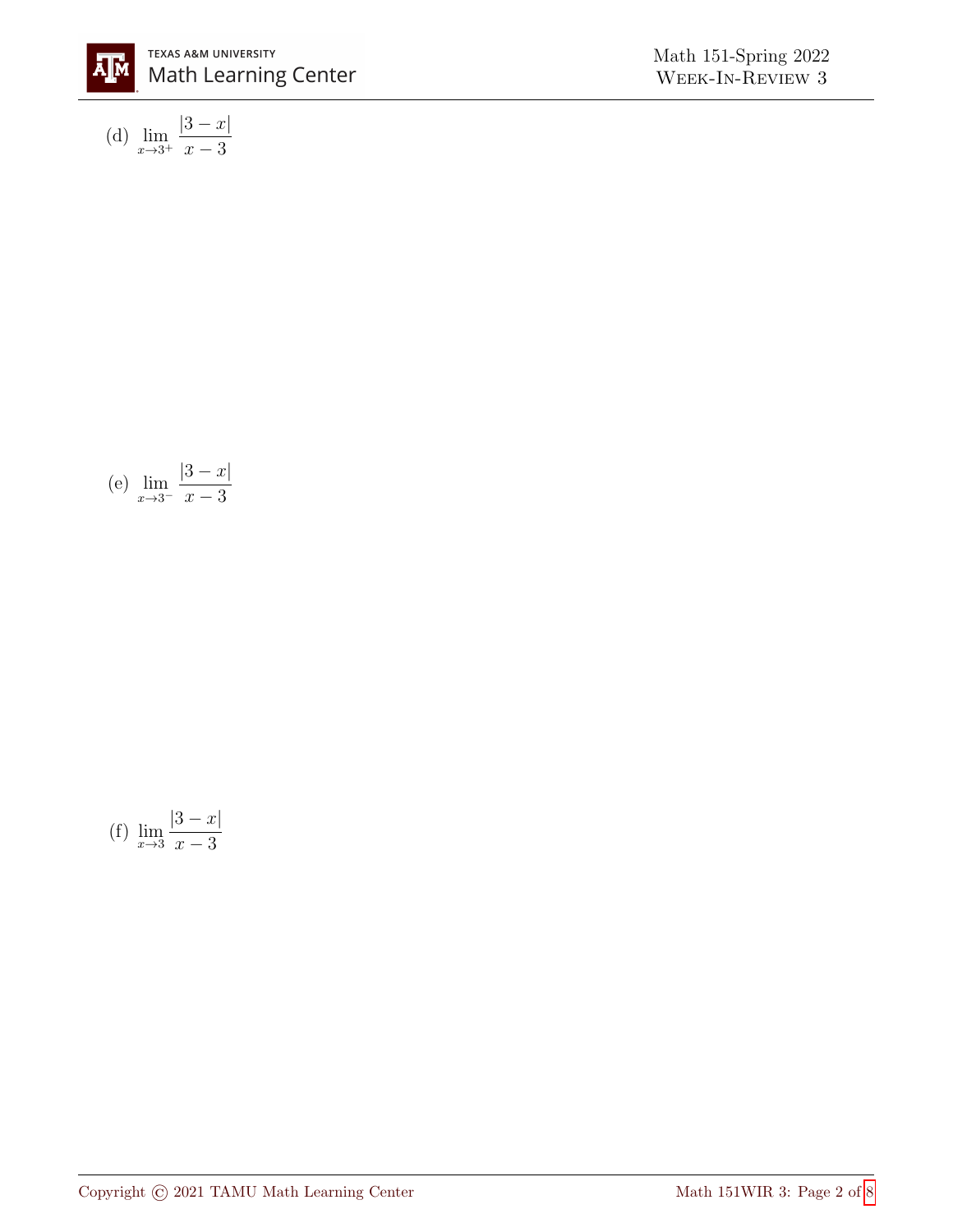

2. Let  $f(x) =$  $\sqrt{ }$  $\int$  $\mathcal{L}$  $x + 3$  if  $x < 0$  $-x^2$  if  $0 < x < 4$ 4x if  $x > 4$ and evaluate each of the following limits if they exist.

(a) 
$$
\lim_{x \to 0^-} f(x)
$$

(b)  $\lim_{x \to 0^+} f(x)$ 

- (c)  $\lim_{x\to 0} f(x)$
- (d)  $\lim_{x\to 2} f(x)$
- (e)  $\lim_{x \to 4^-} f(x)$
- (f)  $\lim_{x \to 4^+} f(x)$
- (g)  $\lim_{x\to 4} f(x)$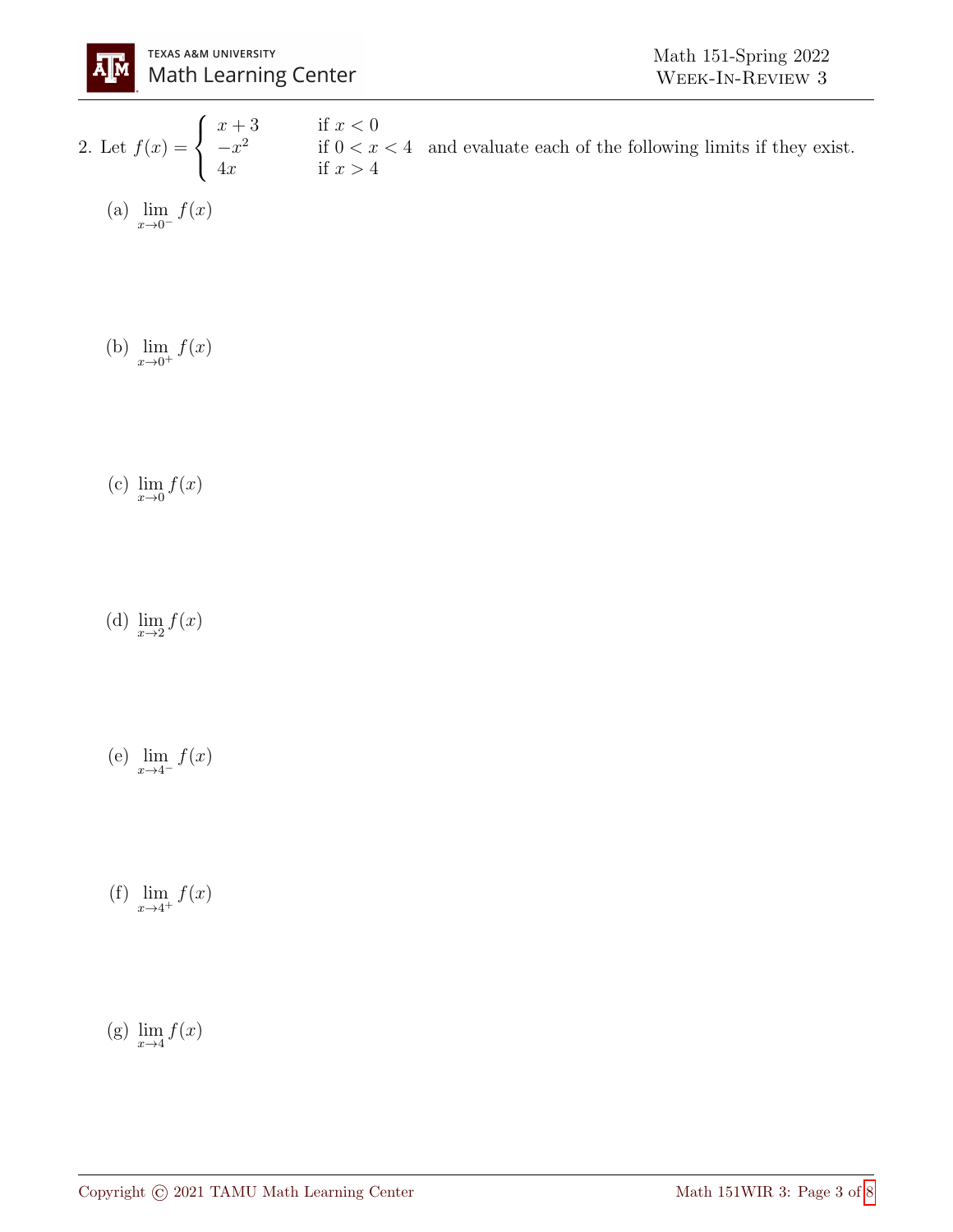3. Refer to the graph of  $f(x)$  below. Find all values of x where  $f(x)$  is discontinuous. For these values of x, is  $f(x)$  continuous from the right, left or neither? Support your answer.



4. Determine whether the following functions are continuous at the indicated value of x. Support your answer.

(a) 
$$
f(x) = \begin{cases} \arctan(x) + 1 & \text{if } x < 0 \\ 0 & \text{if } x = 0 \\ 1 - x^3 & \text{if } x > 0 \end{cases}
$$
 at  $x = 0$ 

(b) 
$$
f(x) = \frac{1}{x-1}
$$
 at  $x = 1$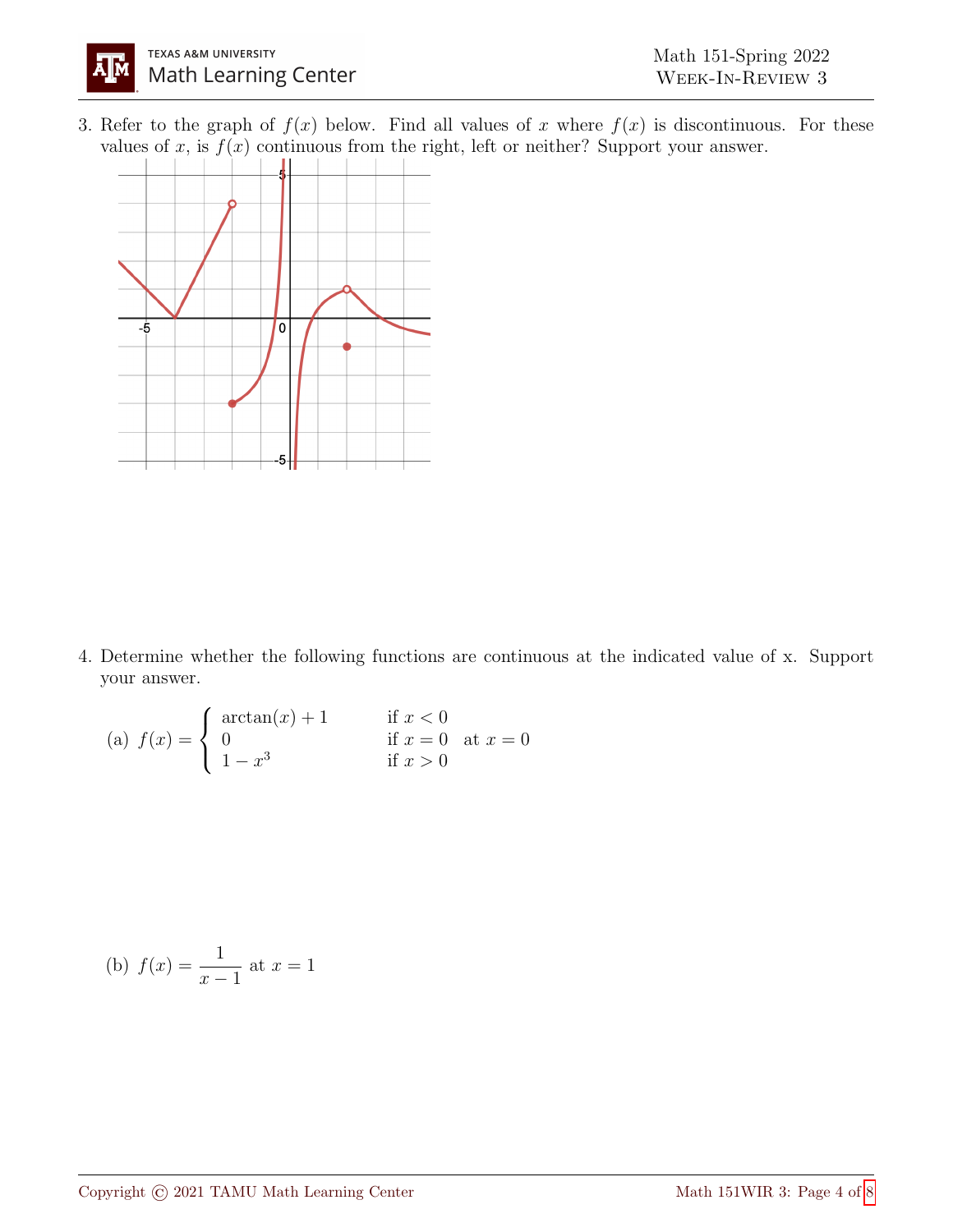(c) 
$$
f(x) = \frac{x+4}{x^2+5x+4}
$$
 at  $x = -1$  and  $x = -4$ 

5. Find the values of  $a$  and  $b$  that make  $f$  continuous everywhere.

$$
f(x) = \begin{cases} \frac{x^2 - 1}{x + 1} & \text{if } x < 1\\ \frac{ax^2 + bx - 5}{3x - a + 2b} & \text{if } 1 < x < 2 \end{cases}
$$

6. Evaluate the following limits.

(a) 
$$
\lim_{x \to \infty} \frac{-10}{3x^2}
$$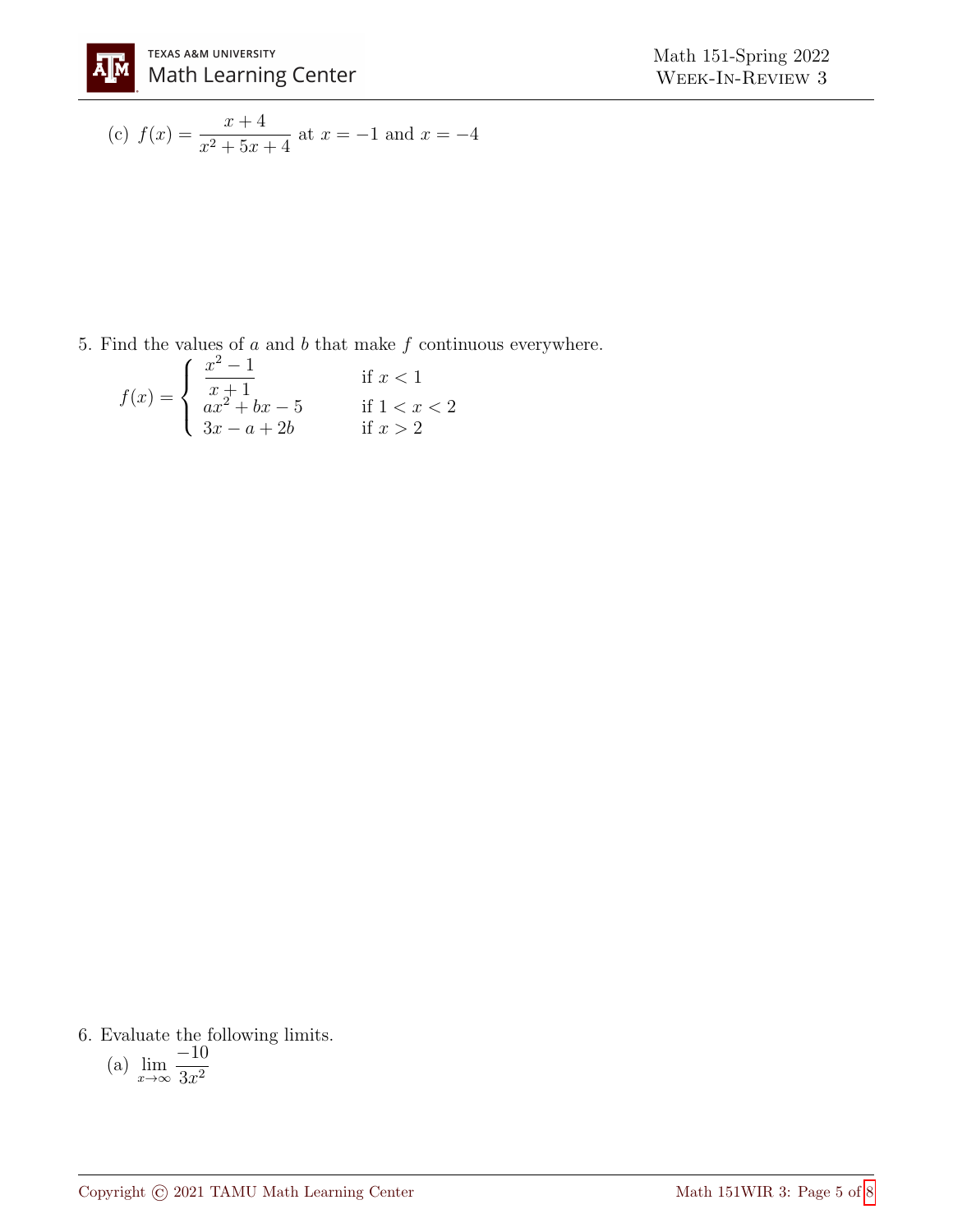

(b) 
$$
\lim_{x \to -\infty} \frac{x - 7}{3 + 2x^2}
$$

(c) 
$$
\lim_{x \to -\infty} \frac{x^3 - 2x}{3 - 2x^2 - 5x^3}
$$

(d) 
$$
\lim_{x \to \infty} \frac{\sqrt{x^2 + 7x + 3}}{x + 1}
$$

(e) 
$$
\lim_{x \to -\infty} \frac{\sqrt{x^2 + 7x + 3}}{x + 1}
$$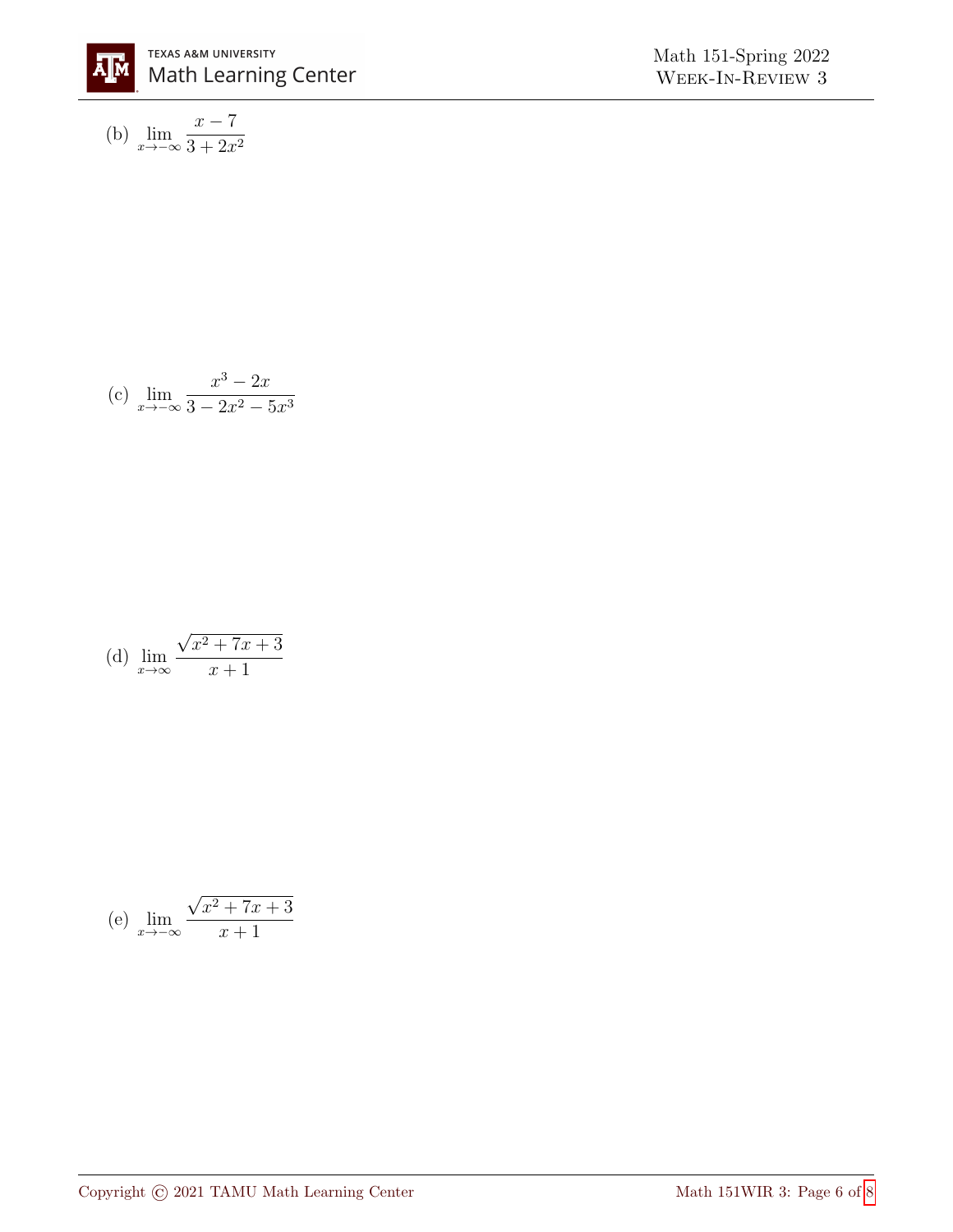

$$
\begin{array}{c} \text{Math 151-Spring 2022}\\ \text{WEEK-IN-REVIEW 3} \end{array}
$$

(f) 
$$
\lim_{x \to -\infty} \frac{\sqrt{4x^6 + 7x - 1}}{x^3 + 9}
$$

(g) 
$$
\lim_{x \to \infty} \frac{\sqrt{4x^6 + 7x - 1}}{x^3 + 9}
$$

(h) 
$$
\lim_{x \to \infty} e^{5-x}
$$